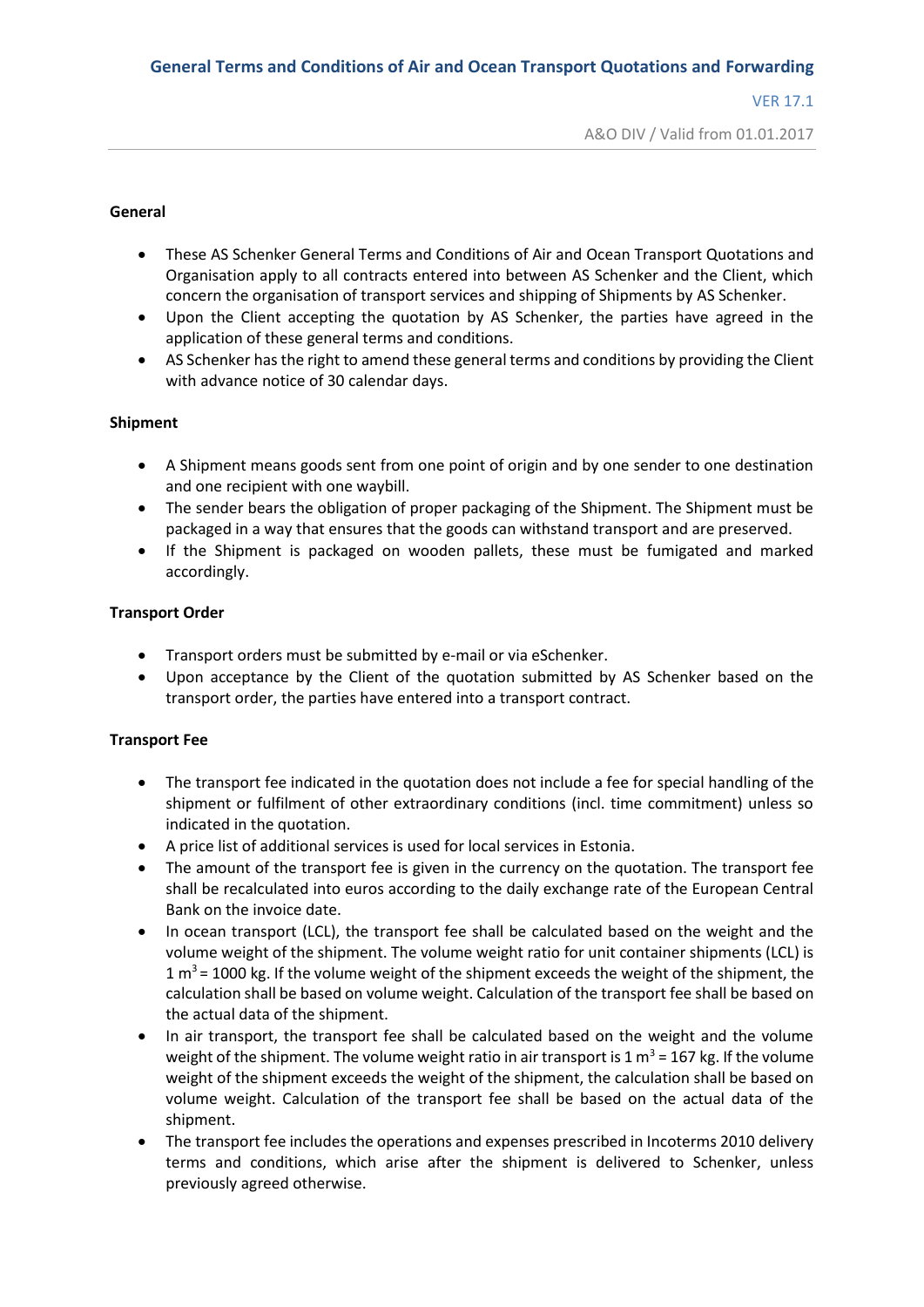A&O DIV / Valid from 01.01.2017

 The transport fee does not include state taxes (incl. customs taxes) in the country of origin or destination unless otherwise indicated in the quotation. The fee does not include expenses which may arise due to the shipment being checked in customs.

## **Delivery Time**

The delivery time given in the quotation is indicative and valid from airport/port to airport/port. The anticipated delivery time does not include time taken for customs formalities in the origin/destination country, handling and pick-up or in-person delivery of the shipment.

# **Additional Services**

All services differing from the norm must be agreed upon separately and fees for such services are given in the additional price list (hazardous shipments, customs formalities, cargo insurance, provision of service outside of working hours). If the shipment is to be delivered with a condition of cash on delivery (COD/CAD), a prior written collection instruction is to be provided to AS Schenker.

### **Payment Conditions**

- Services shall be paid for prior to sending or upon delivery, according to the respective indication in the quotation.
- Credit (also for customs fees) may be available if a credit agreement has been concluded with AS Schenker.
- AS Schenker is entitled to apply a right of security on shipments if payment for previous services or prepayment has not been made or the credit limit has been exceeded.
- All complaints regarding invoices issued must be submitted to AS Schenker within 5 working days of the invoice date whereas complaints submitted later shall not be considered. Timely submission of a complaint does not release the party from the obligation of timely payment of the invoice.
- Upon delay of payment of the invoice, the Client is obligated to pay an interest on arrears of 0.1% on the amount delayed for each day delayed until due payment of the invoice.

#### **Customs Formalities**

AS Schenker shall carry out all customs formalities based on direct representation. The client must present a pertinent authorisation for such operations. Detailed information and instructions are available from AS Schenker.

#### **Storage Fee**

If a right of security is applied to a shipment or if reception of delivery is delayed, AS Schenker shall calculate a storage fee according to the price list.

#### **Miscellaneous**

- Client shall not have the right to set off their claims against AS Schenker and refuse performance of their obligations for any reasons.
- We draw your attention to the fact that the liability of AS Schenker is limited.